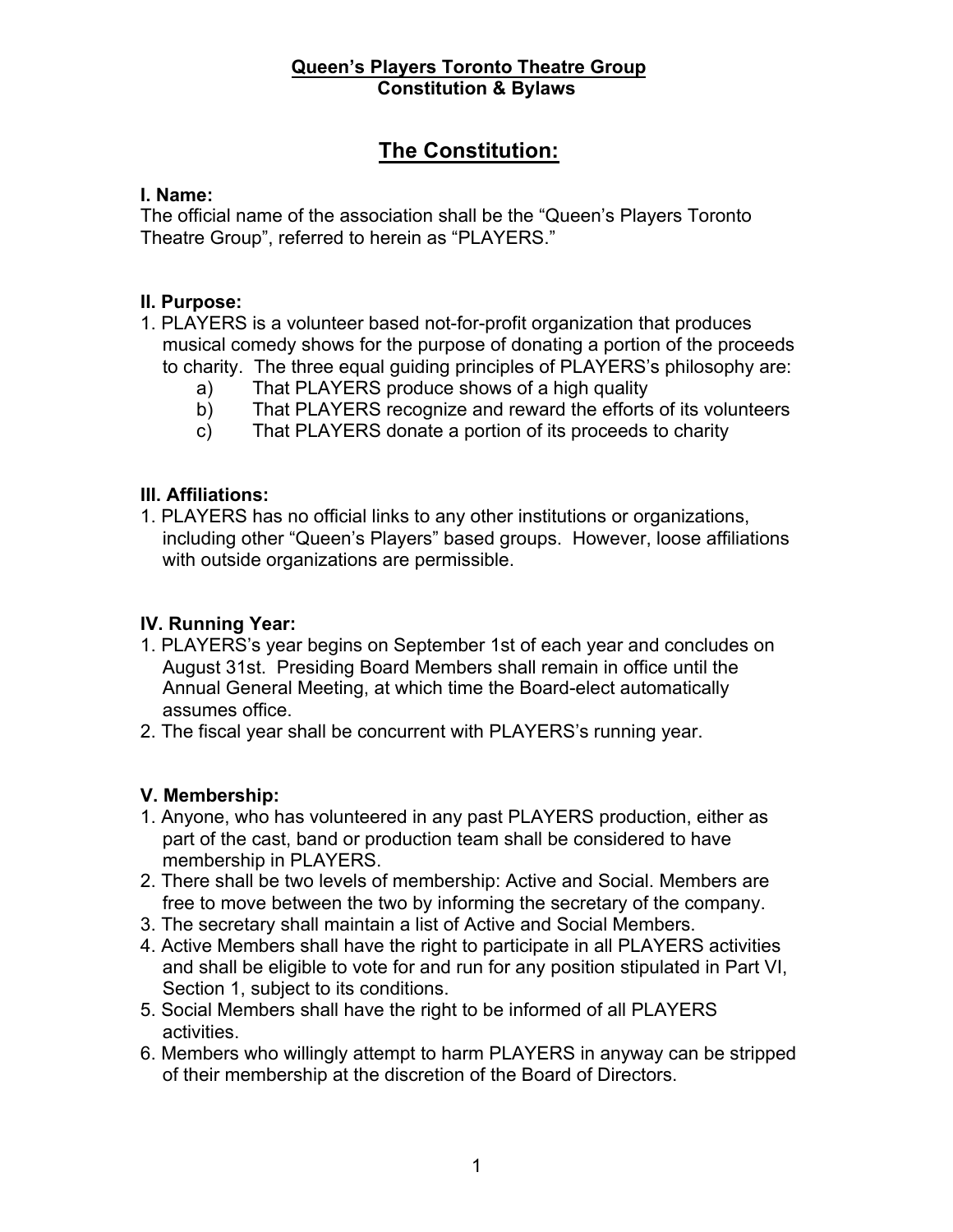## **VI. The Board of Directors:**

- 1. The Board of Directors of PLAYERS shall be composed of: Executive:
	- a) 1 President
	- b) 2 Vice Presidents

Members at Large:

c) Four (4), Five (5) or Six (6) Members at Large

## 2. The Board must be composed of Active Members of PLAYERS:

- a) The positions of President and Vice President shall be filled by preferential ballot at the first Board meeting following the AGM. Only current Board Members are eligible to run for President or Vice President, and only current Board Members can vote in this election. It is recommended that those running for these positions have previously served on the PLAYERS Board of Directors. The terms of President and Vice President shall be three (3) years, staggered so that one new executive is elected each year.
- b) The positions of Member at Large shall be filled by preferential ballot at the AGM. These Members will serve a one or two year term dependent on the structure of the Board. In the case of two year terms, these terms shall be offset such that half of the positions will come up for election in odd numbered years, and the other half in even numbered years.
- 3. The Board shall be the controlling body of PLAYERS. It will have full control over show and production team selection, show budgets, Board functions, and all other matters and activities related to PLAYERS. The Board of Directors is responsible to the PLAYERS membership as a whole.

# **VII. Finances:**

- 1. There are three signing officers: the President and both Vice Presidents, any of whom may sign financial transactions, provided they have written approval from the other two officers.
- 2. All transactions must be concurrent with the Board year and completed by year-end. There shall be no retroactive expenditures.
- 3. The concurrent financial goals of PLAYERS are to raise funds for charity while maintaining a reasonably sized reserve cash flow to account for any unforeseen expenditures the company may encounter.
- 4. Financial statements and records are maintained and/or presented by a member of the Executive, with a duplicate copy residing with another member of the Executive for safety and back up purposes.
- 5. Upon dissolution of PLAYERS, the remaining funds in the bank account will be donated to charity.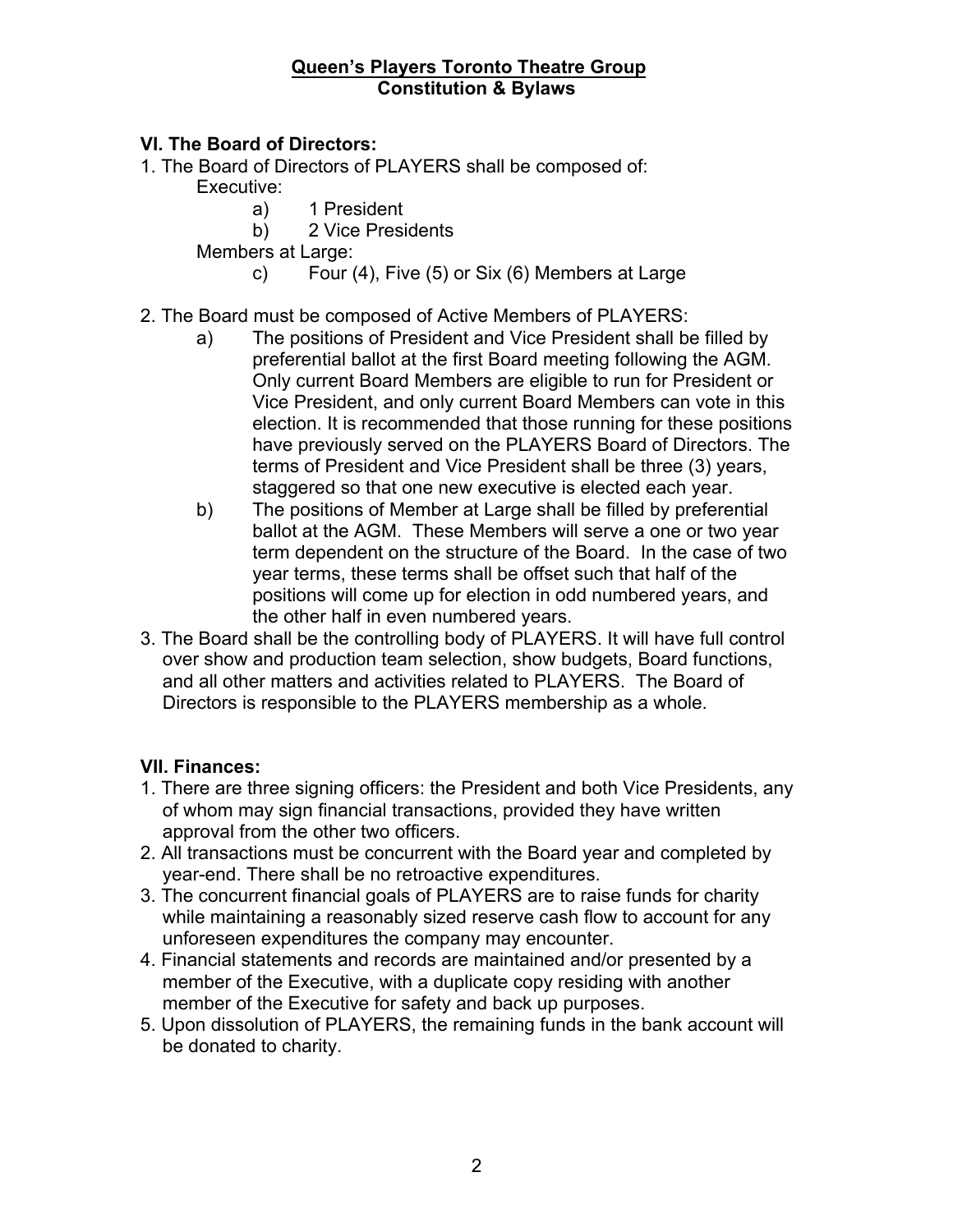## **VIII. Meetings:**

- 1. One annual general meeting (AGM) open to the entire PLAYERS membership shall take place sometime between July and November of each year. Four (4) weeks notice shall be given of this meeting to all PLAYERS Members. The AGM shall require a quorum of 50% +1 of the Active Membership, either in person or by proxy.
- 2. The AGM shall include:
	- a) Balloting as needed to elect members of the Board
	- b) Any other business deemed necessary by the outgoing Board of **Directors**
	- c) An opportunity for any Member present to make a comment on, or ask a question of the Board.
- 3. Meetings of the Board will be held on an as needed basis.
	- a) No Board meeting shall convene without a quorum of its members. For Boards of 7 or 8 members, quorum shall be 4 members. For Boards of 9 members, quorum shall be 5 members.
	- b) Proxy votes are permissible in writing and shall be given directly to the Chair.

## **IX. Elections:**

- 1. Eligibility to nominate Active Members to run for the Board of Directors shall be open to all Members of PLAYERS.
- 2. Every nominated candidate shall be seconded by an Active Member of PLAYERS.
- 3. Eligibility to vote in the Board elections shall be open to Active Members of PLAYERS only.
- 4. All Board positions shall be filled by preferential ballot.
- 5. The President shall cast a vote only in the event of a tie.
- 6. The outgoing Board shall appoint a suitably impartial PLAYERS Member to conduct the counting of the ballots.
- 7. Immediately after each election, the President shall announce the result.
- 8. Any member of the Board is permitted to run for the same position they previously held or for any other open Board position.

## **X. Show and Production Team Submission Procedure:**

- 1. The Board will accept submissions for the following positions:
	- a) Scriptwriter
	- b) Director
	- c) Music Director
	- d) Producer
	- e) Stage Manager
	- f) Head Choreographer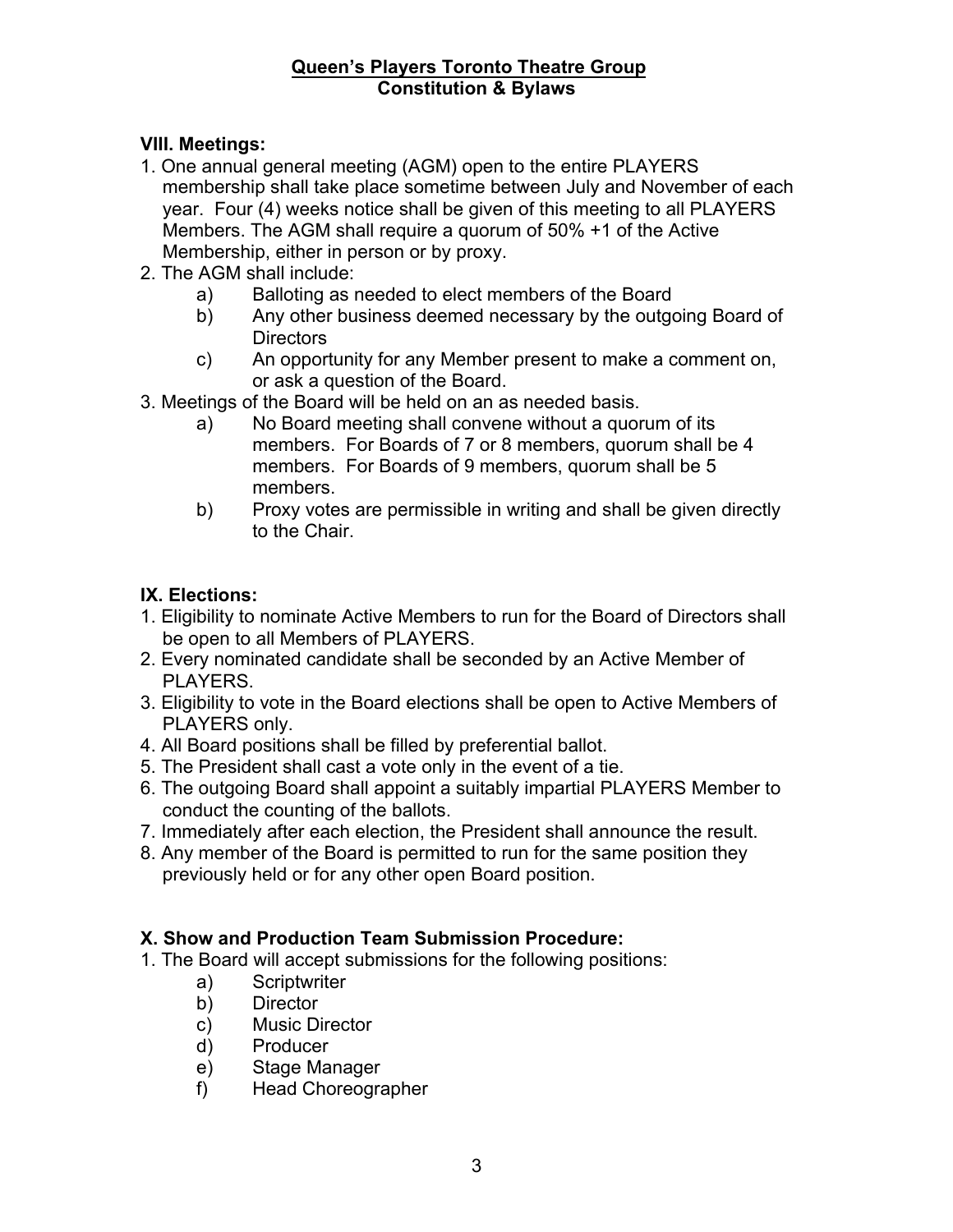- 2. The Board may, if they so choose, invite the applicants for interviews.
- 3. The Board may appoint someone to one of the above listed positions should there not be any applicants, or should the available applicants be deemed unsuitable by the Board.
- 4. The Board will provide, where requested, written explanations of their decisions. These decisions shall not, however, be considered to set any sort of precedent.
- 5. The Board will advise and monitor the production as necessary to maintain the three guiding principals of the company.
- 6. It is suggested, but not compulsory, that members of the Board avoid applying for any of the Board appointed Production Team positions, and/or submitting a script. In the event where a Board Member chooses to apply and/or submit, that person will not be permitted to view, comment, or vote upon the particular area in which they have applied/submitted.
- 7. The Board may delegate authority to the Artistic Director to take on these duties at the pleasure of the Board. In such event, the Artistic Director will report to the Board.

## **XI. Amending the Constitution:**

- 1. There shall be two kinds of amendments to the Constitution:
	- a) Temporary Amendments, valid for up to one year, and ending at the company's next year end. These amendments shall be made for exceptional cases only: when and if, PLAYERS is unable to adhere to this Constitution. These amendments shall be recorded as "Temporary Amendment to the Constitution, for the year ending July 31, 20 ."
	- b) Constitutional Amendments, made on a permanent basis. These amendments shall be recorded as "Amendments to the Constitution."
- 2. Amendments shall be ratified in the following way:
	- a) All Constitutional Amendments shall be passed by a two-thirds majority of the Active Membership in attendance at the annual general meetings.
	- b) Temporary Constitutional Amendments shall be enforced in the same year they were passed and only that year.
	- c) Constitutional Amendments shall be enforced the year after they were passed and thenceforward.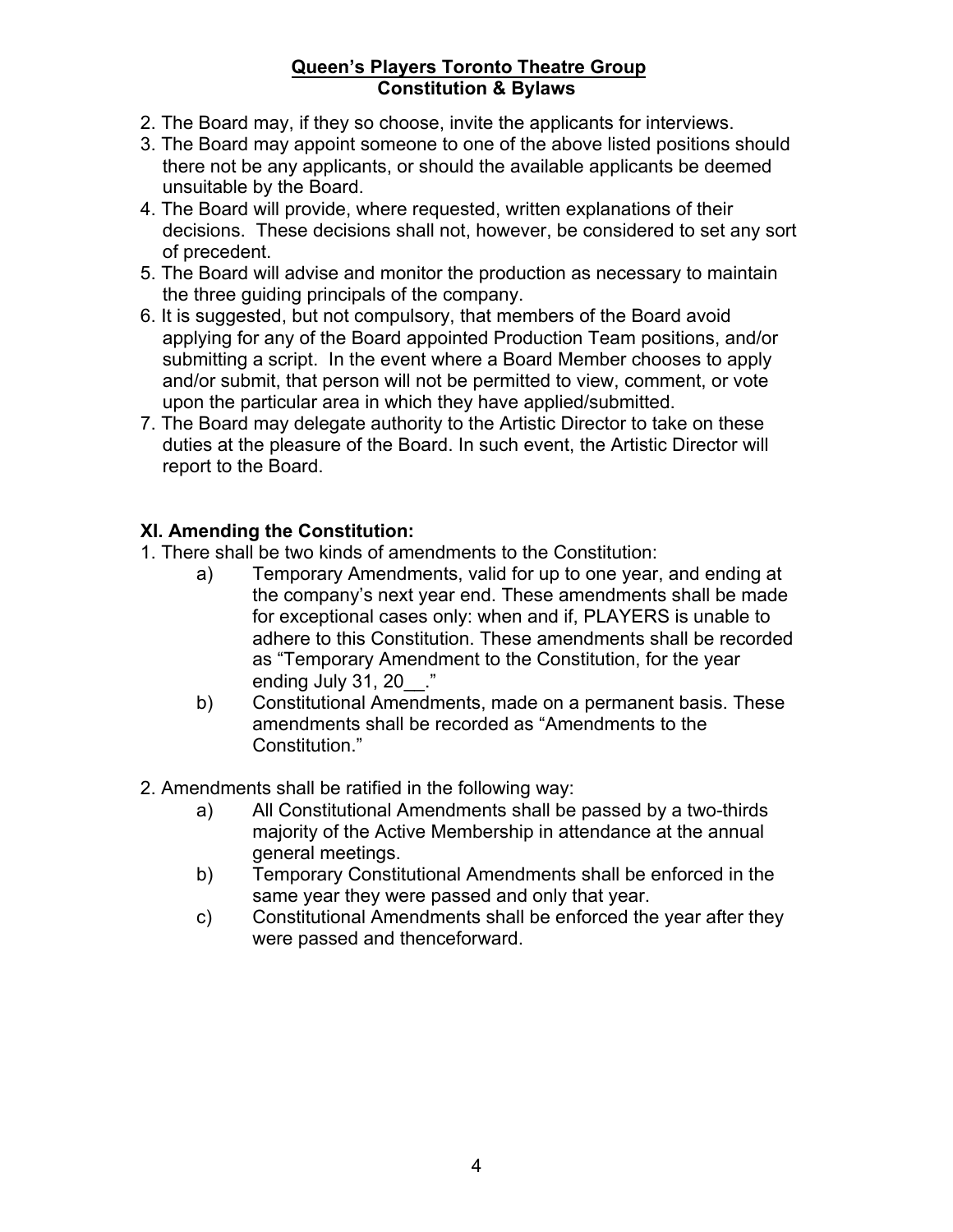# **The Bylaws:**

## **I. Roles and Duties of the Board of Directors:**

1. The Roles:

- a) The President shall act as Chair of all meetings and shall have the power to vote on any motion or in any election only in the case of a tied vote.
- b) The two Vice Presidents shall divide and/or delegate the following tasks as they see fit:
	- Take minutes, and be responsible for the upkeep of archival records and the notification of all of PLAYERS's meetings;
	- Administer the general creative elements of the company;
	- Administer management of PLAYERS's finances;
	- Present a budget and a financial statement at the beginning and end of each fiscal year;
		- Oversee the general production elements of the company.
- c) The Members at Large are jointly responsible for specific duties which the Board itself shall decide upon as necessary, such as website, sponsor relations, etc.
- 2. Specific duties:
	- a) The President shall present a report summarizing the coming year's business and any policy suggestions at the first meeting of the incoming Board.
	- b) The President shall submit a budget for the approval of the Board at the beginning of each year.
	- c) The producer of each show shall present final financial statements to the PLAYERS Executive prior to the AGM.
- 3. The Board shall determine ticket-sale policy, admission prices, and performance dates and times for all PLAYERS productions.
- 4. The Board shall have the right to form any subcommittee that it deems necessary at any time and subsequently choose its Members.
- 5. No one person shall hold more than one Board position, ether elected or appointed.
- 6. A non-appointed Board position vacated at any point during the year shall be filled by an Active Member at the discretion of the Board.
- 7. The PLAYERS Board is asked to put the health of the company and quality of its shows ahead of any other criteria when selecting shows and production teams, and when confronted with any other situation where an important decision is needed.
- 8. The Board is responsible for filling any long term (i.e. non-show) related roles, such as Artistic Director, Artistic Producer, Sponsorship Coordinator, etc. either from within the Board or without, as they see fit.
- 9. The Executive Members will conduct informal yearly performance reviews with the Members at Large with an eye toward helping everyone meet their full potential on the Board.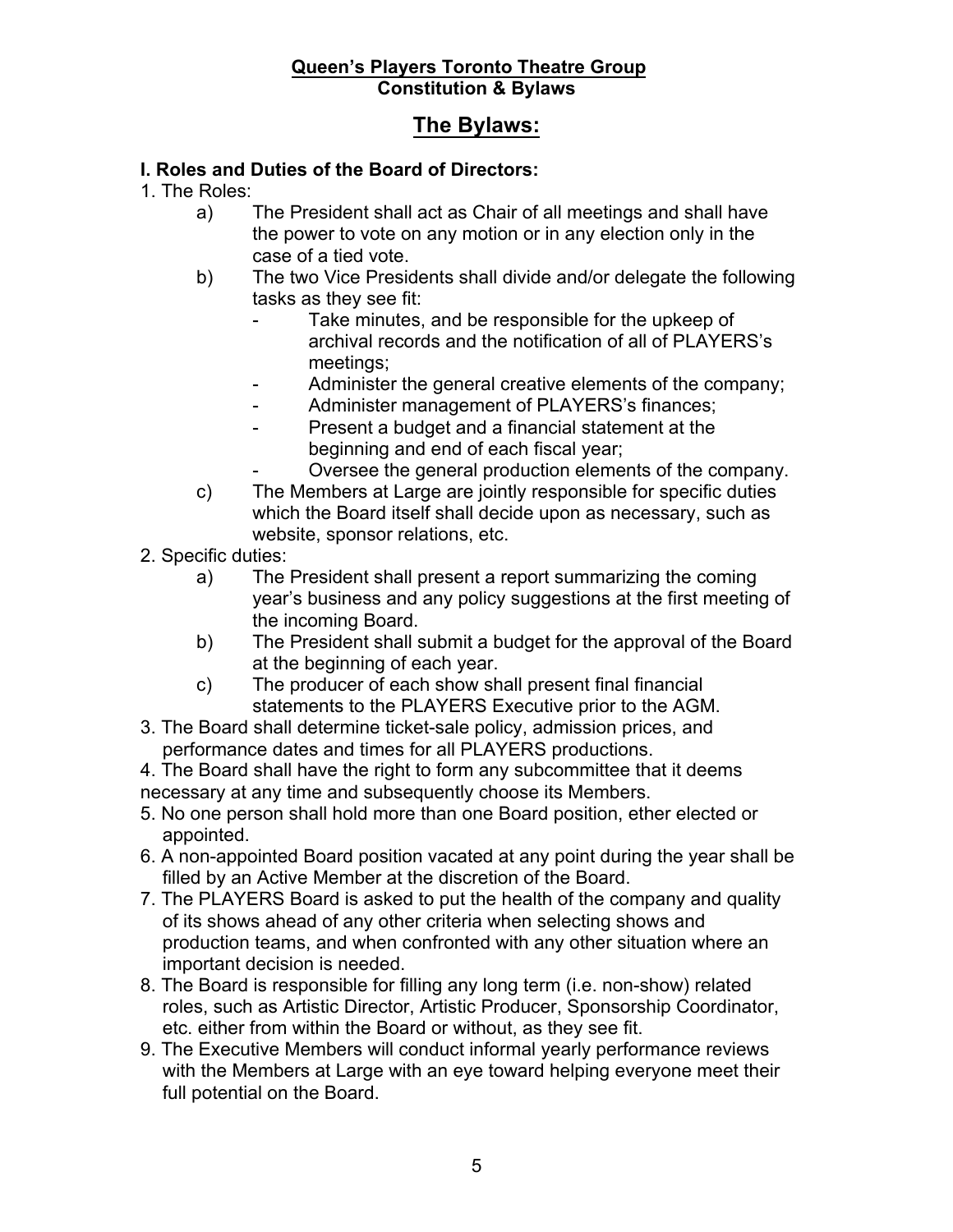## **II. Production budgets:**

- 1. All production budgets must be approved by The President and one Vice President in the initial stages of planning a show.
- 2. The authorization of the Board must be obtained before the following expenditures may be made by a producer:
	- a) Those exceeding the approved budget.
	- b) Any expense not covered in the budget.

#### **III. Show profits and charitable donations:**

1. The profits of each show will be divided up in accordance with the following formula:

 $a - b = c$ 

 $c - v = z$ 

Where:

a = Total Income

- b = Total Expenditures
- c = Total Proceeds
- y = Replenish PLAYERS operating and strategic reserves
- $z$  = Net Proceeds given to charity
- 2. Yearly expenses shall include the cost of banking, the AGM, insurance for the company and any other incidental costs of running PLAYERS as a company.
- 3. The PLAYERS Board of Directors will determine which charities will share the charitable donation from each show.
- 4. The Board may choose to maintain a strategic reserve of funds to be used as the Board sees fit in the pursuit of initiatives with an aim toward increasing the stature and recognition of the PLAYERS brand.

#### **IV. Outside and outreach ventures:**

- 1. The Board of PLAYERS may choose to support outside ventures which it feels will be in keeping with the PLAYERS philosophy, and beneficial to PLAYERS as an organization.
- 2. It is suggested that PLAYERS to attempt to bring in roughly 25% new members for each production. This, however, should never be done at the expense of the quality of the show.

#### **V. Reservation of seats**

1. Other than sponsors and immediate production team individuals, there shall